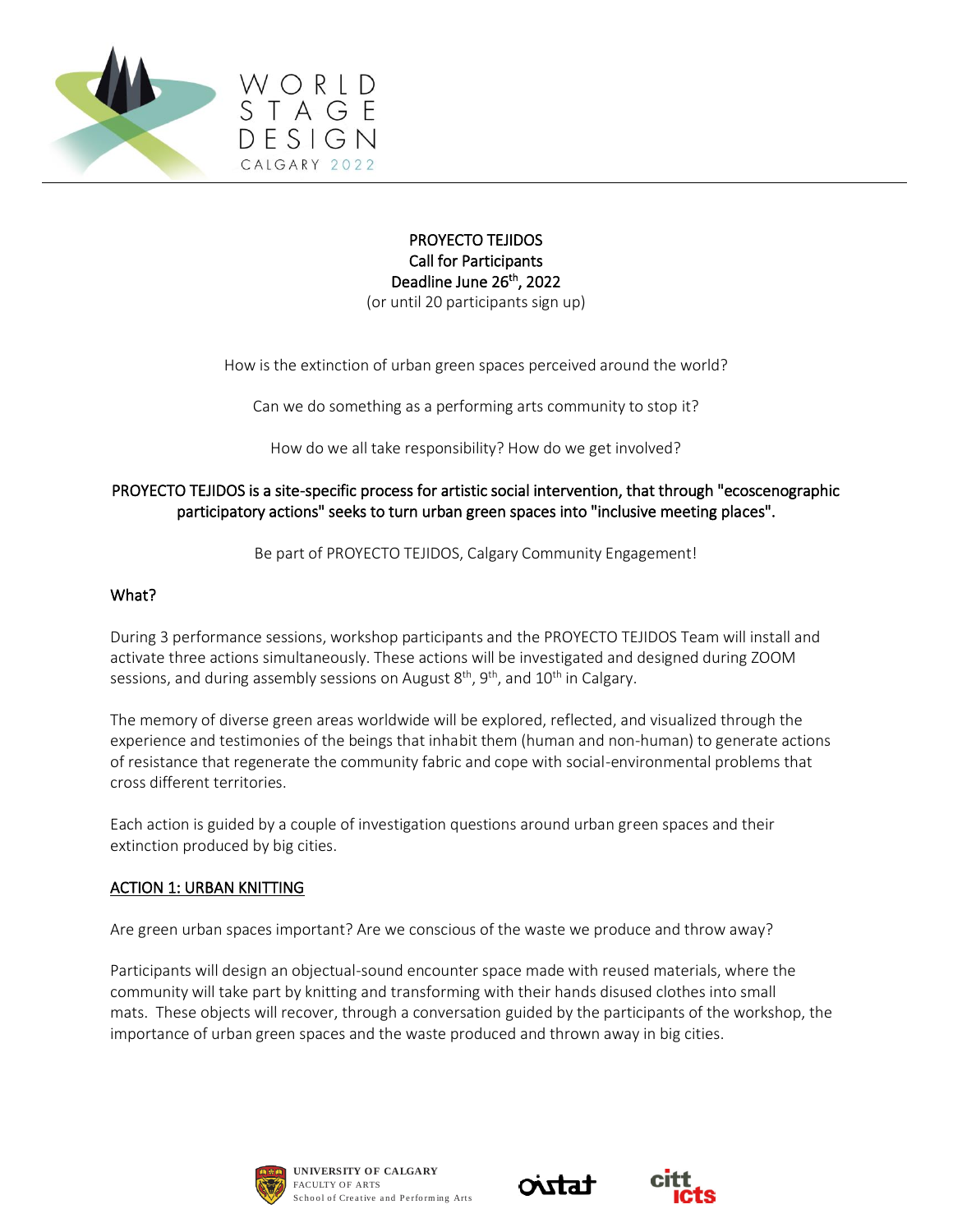

## ACTION 2: NEIGHBORHOOD WANDERER

Who inhabits urban green spaces? Which kind of living beings are part of these environments?

Participants will design a 10-minute audio story that will invite the community to wander the urban green space and reveal, by walking, the stories of non-human beings in diverse green spaces around the world. Community participants will read a QR code that will activate the audio.

# ACTION 3: NON-HUMAN MEMORIAL ATLAS

Are memories and traces in urban green spaces erased by the inertia of the big cities? Which beings are not here anymore?

Participants will design and assemble an open micro-landscapes museum with found raw materials, and objects in Calgary. The community will interact with these assemblages in order to connect with the testimony of the absences: memories and traces of non-human beings and urban green spaces erased by the inertia of the big cities. The community will be provided with a map to guide them through the microlandscapes route around the space.

These three actions integrate a collaborative and imaginative urban ecoscenography during which this encounter space is perceived from different gazes and projects future possibilities.

During the three performance sessions, visitors can stay and interact with the different actions the whole time or just a few minutes.

You can be a VIRTUAL PARTICIPANT or a HYBRID PARTICIPANT:

- Virtual: Participant during 8 online sessions and asynchronous participation during WSD 2022.
- Hybrid: Participant during 8 online sessions, 3 assembly sessions in Calgary, Canada and 3 performance sessions in Calgary, Canada. (For this option you will need to be present in Calgary during WSD 2022.)

The final experiences of the participants, both virtual and hybrid, will be written in a collaborative document on-site.